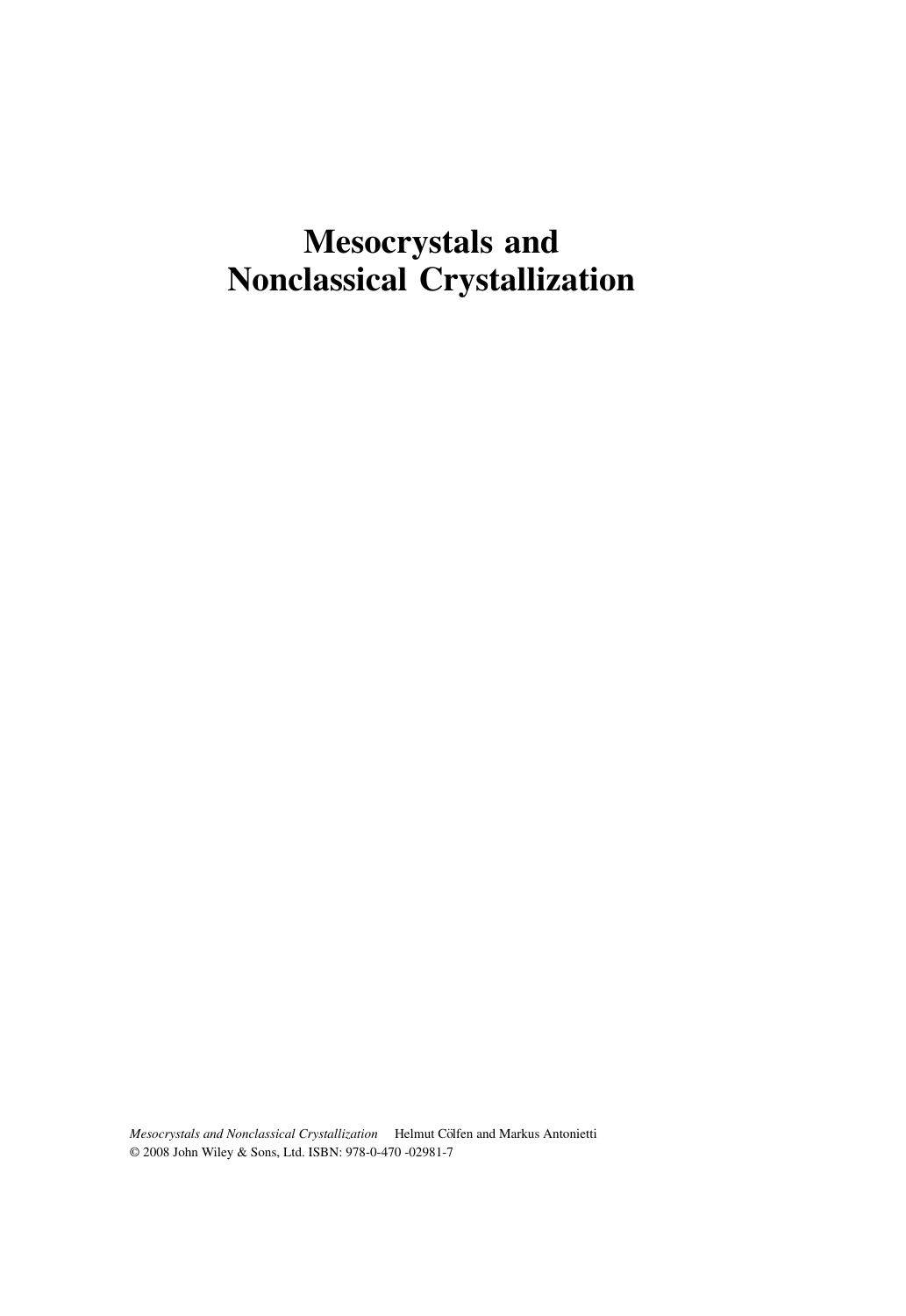# Mesocrystals and Nonclassical Crystallization

HELMUT CÖLFEN

Max-Planck-Institute of Colloids and Interfaces, Potsdam-Golm, Germany

MARKUS ANTONIETTI

Max-Planck-Institute of Colloids and Interfaces, Potsdam-Golm, Germany

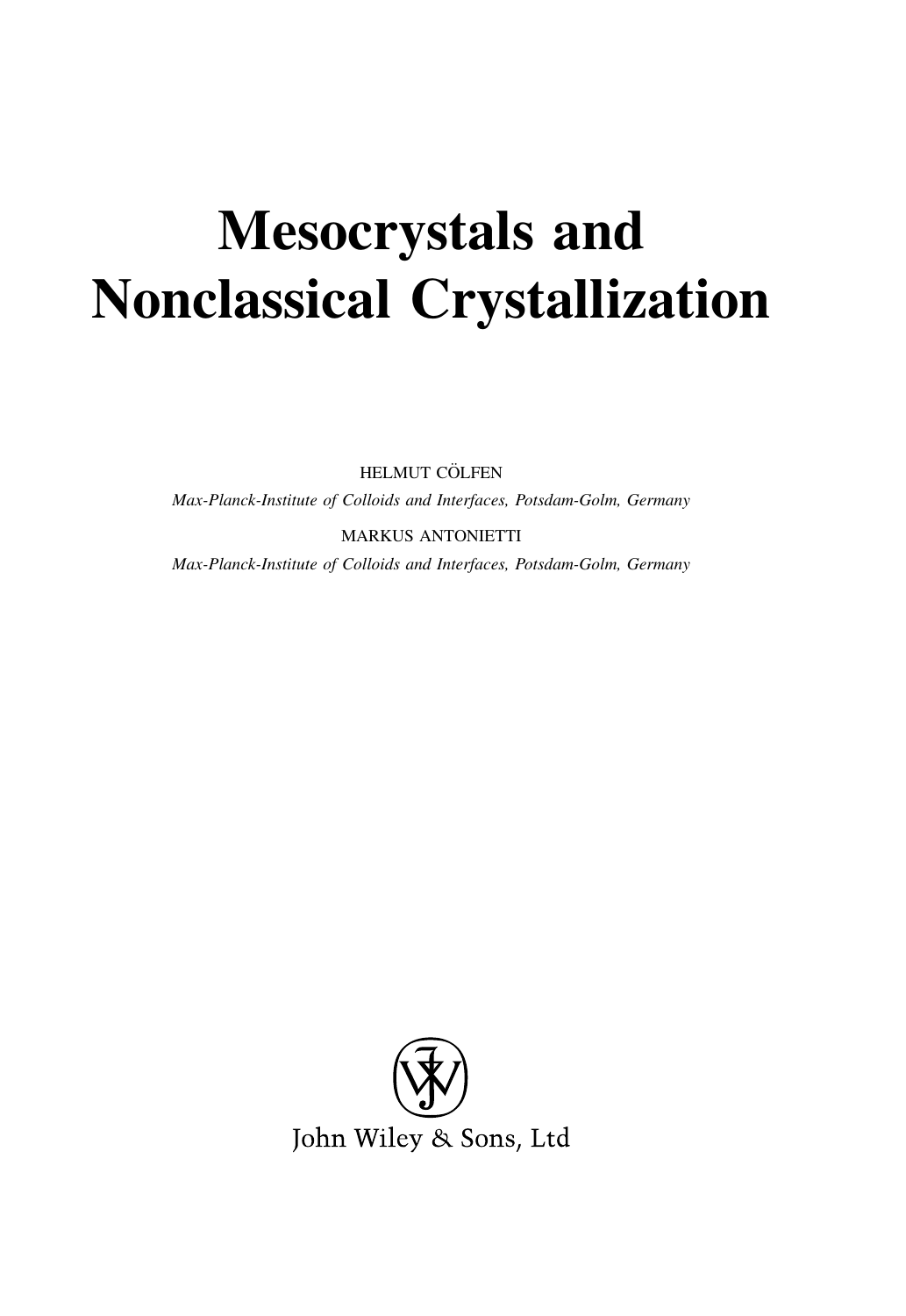Copyright  $\odot$  2008 John Wiley & Sons Ltd, The Atrium, Southern Gate, Chichester, West Sussex PO19 8SQ, England

Telephone (+44) 1243 779777

Email (for orders and customer service enquiries): cs-books@wiley.co.uk Visit our Home Page on www.wileyeurope.com or www.wiley.com

All Rights Reserved. No part of this publication may be reproduced, stored in a retrieval system or transmitted in any form or by any means, electronic, mechanical, photocopying, recording, scanning or otherwise, except under the terms of the Copyright, Designs and Patents Act 1988 or under the terms of a licence issued by the Copyright Licensing Agency Ltd, 90 Tottenham Court Road, London W1T 4LP, UK, without the permission in writing of the Publisher. Requests to the Publisher should be addressed to the Permissions Department, John Wiley & Sons Ltd, The Atrium, Southern Gate, Chichester, West Sussex PO19 8SQ, England, or emailed to permreq@wiley.co.uk, or faxed to  $(+44)$  1243 770620.

Designations used by companies to distinguish their products are often claimed as trademarks. All brand names and product names used in this book are trade names, service marks, trademarks or registered trademarks of their respective owners. The Publisher is not associated with any product or vendor mentioned in this book.

This publication is designed to provide accurate and authoritative information in regard to the subject matter covered. It is sold on the understanding that the Publisher is not engaged in rendering professional services. If professional advice or other expert assistance is required, the services of a competent professional should be sought.

The Publisher and the Author make no representations or warranties with respect to the accuracy or completeness of the contents of this work and specifically disclaim all warranties, including without limitation any implied warranties of fitness for a particular purpose. The advice and strategies contained herein may not be suitable for every situation. In view of ongoing research, equipment modifications, changes in governmental regulations, and the constant flow of information relating to the use of experimental reagents, equipment, and devices, the reader is urged to review and evaluate the information provided in the package insert or instructions for each chemical, piece of equipment, reagent, or device for, among other things, any changes in the instructions or indication of usage and for added warnings and precautions. The fact that an organization or Website is referred to in this work as a citation and/or a potential source of further information does not mean that the author or the publisher endorses the information the organization or Website may provide or recommendations it may make. Further, readers should be aware that Internet Websites listed in this work may have changed or disappeared between when this work was written and when it is read. No warranty may be created or extended by any promotional statements for this work. Neither the Publisher nor the Author shall be liable for any damages arising herefrom.

#### Other Wiley Editorial Offices

John Wiley & Sons Inc., 111 River Street, Hoboken, NJ 07030, USA

Jossey-Bass, 989 Market Street, San Francisco, CA 94103-1741, USA

Wiley-VCH Verlag GmbH, Boschstr. 12, D-69469 Weinheim, Germany

John Wiley & Sons Australia Ltd, 42 McDougall Street, Milton, Queensland 4064, Australia

John Wiley & Sons (Asia) Pte Ltd, 2 Clementi Loop #02-01, Jin Xing Distripark, Singapore 129809

John Wiley & Sons Ltd, 6045 Freemont Blvd, Mississauga, Ontario L5R 4J3, Canada

Wiley also publishes its books in a variety of electronic formats. Some content that appears in print may not be available in electronic books.

#### Library of Congress Cataloging-in-Publication Data

Cölfen, Helmut. Mesocrystals and nonclassical crystallization / Helmut Cölfen, Antonietti Markus. p. cm. Includes bibliographical references and index. ISBN 978-0-470-02981-7 (cloth) 1. Colloidal crystals 2. Crystal growth. 3. Nanostructured materials. I. Antonietti, M. II. Title. QD549.2.C64C64 2008 548'.5–dc22 2008004950

#### British Library Cataloguing in Publication Data

A catalogue record for this book is available from the British Library

ISBN 978-0-470-02981-7

Typeset in 10/12 pt Times by Thomson Digital, India Printed and bound in Great Britain by Antony Rowe Ltd, Chippenham, Wiltshire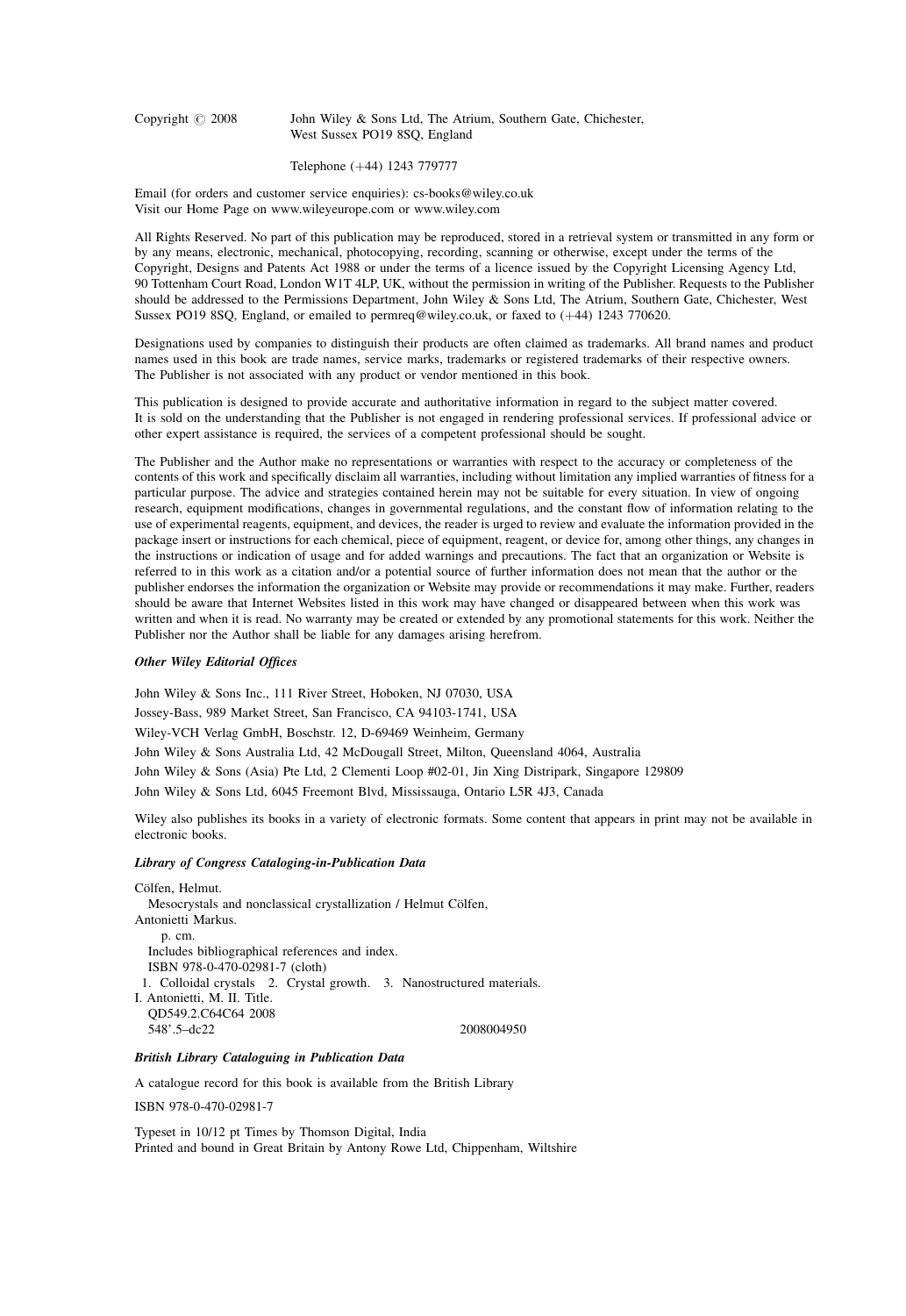# **Contents**

|                | <b>Preface</b>                                                                         |                                                                     |                                                                 |          |  |  |
|----------------|----------------------------------------------------------------------------------------|---------------------------------------------------------------------|-----------------------------------------------------------------|----------|--|--|
| 1              | <b>Mesocrystals and Nonclassical Crystallization</b><br>1.1 Introduction<br>References |                                                                     |                                                                 |          |  |  |
|                |                                                                                        |                                                                     |                                                                 |          |  |  |
| $\overline{2}$ |                                                                                        | <b>Physico-Chemical Principles of Crystallization</b>               |                                                                 |          |  |  |
|                | 2.1                                                                                    |                                                                     | <b>Classical Crystallization</b>                                | $\tau$   |  |  |
|                | 2.2                                                                                    |                                                                     | Definition of a Crystal and Crystal Growth                      | 9        |  |  |
|                | $2.3^{\circ}$                                                                          |                                                                     | <b>Nucleation Theories</b>                                      | 15       |  |  |
|                |                                                                                        |                                                                     | 2.3.1 Classical Nucleation Theory                               | 15       |  |  |
|                |                                                                                        | 2.3.2                                                               | Experimental Tests of Nucleation Theories                       | 19       |  |  |
|                | 2.4                                                                                    |                                                                     | Some Points towards a More Realistic View of Supersaturation    |          |  |  |
|                |                                                                                        |                                                                     | and Crystallization                                             | 19       |  |  |
|                |                                                                                        |                                                                     | 2.4.1 Concentration Fluctuations and 'Spinodal Crystallization' | 19       |  |  |
|                |                                                                                        | 2.4.2                                                               | Reduction of Supersaturation by the Formation of Clusters       |          |  |  |
|                |                                                                                        |                                                                     | and Amorphous Intermediates                                     | 21       |  |  |
|                |                                                                                        | Thermodynamic and Kinetic Crystallization Pathways<br>$2.5^{\circ}$ |                                                                 | 22<br>25 |  |  |
|                | 2.6                                                                                    | Polymorph Control                                                   |                                                                 |          |  |  |
|                | 2.7                                                                                    | Crystal Morphology and the Role of Additives and                    |                                                                 |          |  |  |
|                |                                                                                        |                                                                     | Selective Adsorption                                            | 28       |  |  |
|                |                                                                                        |                                                                     | 2.7.1 Crystal Morphology                                        | 30       |  |  |
|                |                                                                                        |                                                                     | 2.7.2 What Determines Adsorption of an Additive?                | 36       |  |  |
|                | 2.8                                                                                    |                                                                     | Properties of Single Crystals and Polycrystals                  | 39       |  |  |
|                |                                                                                        |                                                                     | 2.8.1 Electrical Polarization                                   | 39       |  |  |
|                |                                                                                        |                                                                     | 2.8.2 Light Refraction and Birefringence                        | 43       |  |  |
|                |                                                                                        | 2.8.3                                                               | <b>Mechanical Properties</b>                                    | 44       |  |  |
|                |                                                                                        | References                                                          |                                                                 | 47       |  |  |
| 3              | <b>Examples of Crystals Challenging the Classical Textbook Mechanism</b>               |                                                                     |                                                                 |          |  |  |
|                | 3.1                                                                                    |                                                                     | Some Biomineral Examples                                        | 51       |  |  |
|                |                                                                                        | 3.1.1                                                               | Elongated Magnetite Nanocrystals in Magnetotactic Bacteria      | 52       |  |  |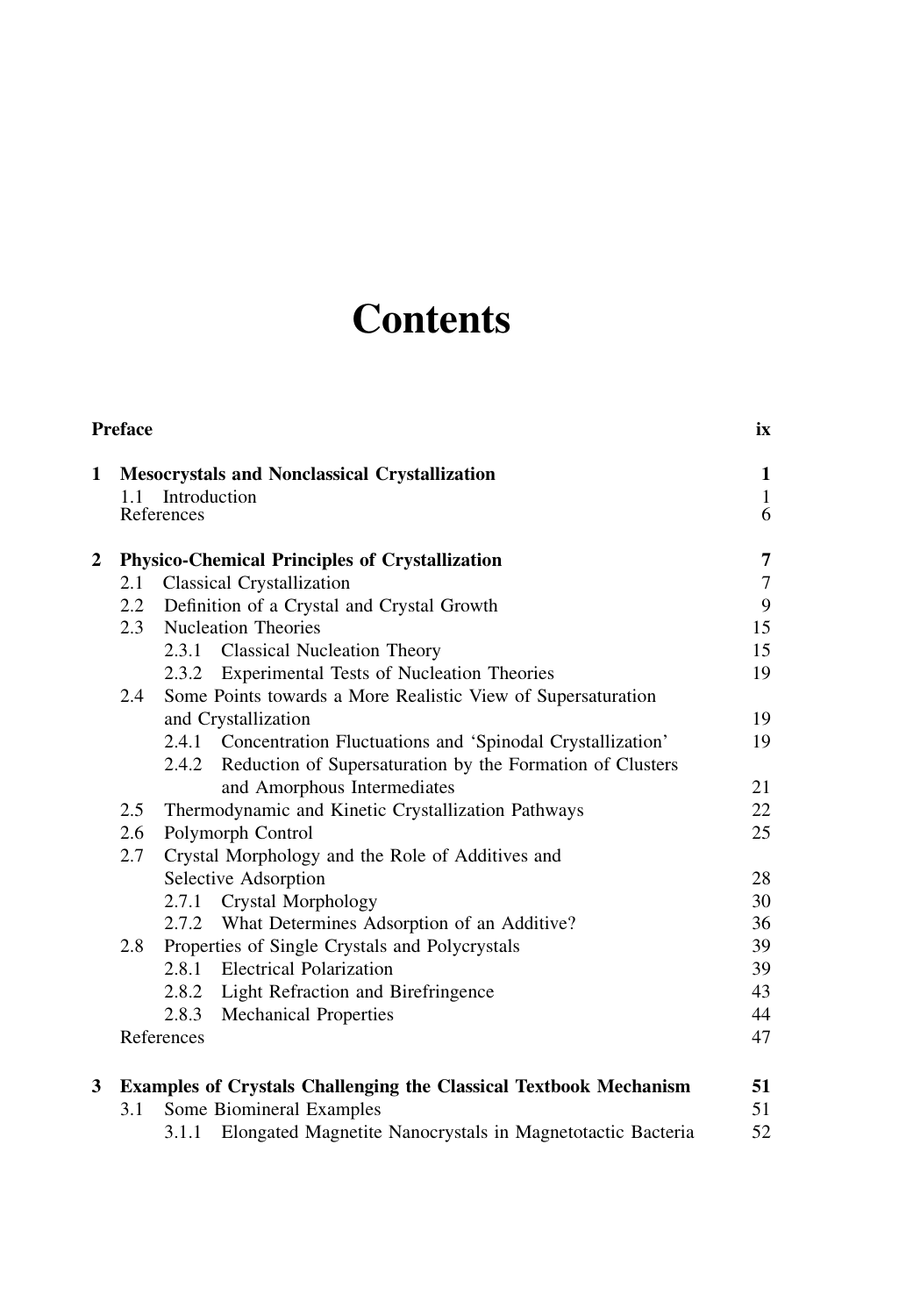|   | Calcite with Complex Form and Single Crystal Behavior<br>3.1.2                                     |            |  |  |
|---|----------------------------------------------------------------------------------------------------|------------|--|--|
|   | in Foraminifera                                                                                    | 53         |  |  |
|   | 3.1.3<br>Calcite with Complex Form and Single Crystal Behavior in                                  |            |  |  |
|   | Sea Urchin Spines                                                                                  | 56         |  |  |
|   | Calcite Single Crystals with Complex Form in Coccoliths<br>3.1.4                                   | 57         |  |  |
|   | Morphological Complexity Develops with Time<br>3.1.5                                               | 58         |  |  |
|   | From Biology to Biomimetics: In Vitro Mineralization Examples<br>3.2                               | 59         |  |  |
|   | 3.3<br><b>Biomorphs</b>                                                                            | 68         |  |  |
|   | 3.4<br>Other Synthetic Examples<br>References                                                      | 69<br>71   |  |  |
| 4 | <b>Nonclassical Crystallization</b>                                                                | 73         |  |  |
|   | Amorphous Precursors<br>4.1                                                                        | 75         |  |  |
|   | 4.2<br><b>Liquid Precursors</b>                                                                    | 78         |  |  |
|   | Oriented Attachment<br>4.3                                                                         | 83         |  |  |
|   | 4.4<br>Mesocrystals                                                                                | 96         |  |  |
|   | References                                                                                         | 98         |  |  |
| 5 | <b>Self-Assembly and Self-Organization</b>                                                         | 103        |  |  |
|   | References                                                                                         | 106        |  |  |
| 6 | <b>Colloidal Crystals with Spherical Units: Opals and Colloidal</b>                                |            |  |  |
|   | <b>Nanocrystals</b>                                                                                |            |  |  |
|   | References                                                                                         | 107<br>111 |  |  |
| 7 | <b>Mesocrystal Systems</b>                                                                         | 113        |  |  |
|   | Mesocrystals and Their Properties<br>7.1                                                           | 113        |  |  |
|   | 7.2<br>Early Reports on Mesocrystals                                                               | 114        |  |  |
|   | 7.3<br>One-Dimensional Mesocrystals                                                                | 117        |  |  |
|   | 7.4<br>Two-Dimensional Mesocrystals                                                                | 118        |  |  |
|   | 7.5<br>Mesocrystals in Biomineralization                                                           | 122        |  |  |
|   | 7.6<br>Mesocrystals in Gels                                                                        | 129        |  |  |
|   | 7.7<br>Mesocrystals Formed without Additives                                                       | 135        |  |  |
|   | 7.8<br>Mesocrystals Formed with Simple Ion Additives                                               | 138        |  |  |
|   | 7.9<br>Mesocrystals Formed with Polymer Additives                                                  | 142        |  |  |
|   | 7.10 Mesocrystals in Nonaqueous Systems                                                            | 152        |  |  |
|   | 7.11 Mesocrystals Formed via Solid-State Reactions                                                 | 157        |  |  |
|   | 7.11.1 Solid Matrices for Mesocrystal Formation                                                    | 157        |  |  |
|   | <b>Topotactic Reactions</b><br>7.11.2                                                              | 159        |  |  |
|   | 7.12 Liquid Crystals, Tactoids, Somatoids, and Schiller Layers                                     | 163        |  |  |
|   | References                                                                                         | 173        |  |  |
| 8 | <b>Mechanisms of Mesocrystal Formation</b>                                                         |            |  |  |
|   |                                                                                                    |            |  |  |
|   | Principal Mechanisms Leading to Mesocrystals<br>8.1<br>8.2<br>Conditions for Mesocrystal Formation | 179        |  |  |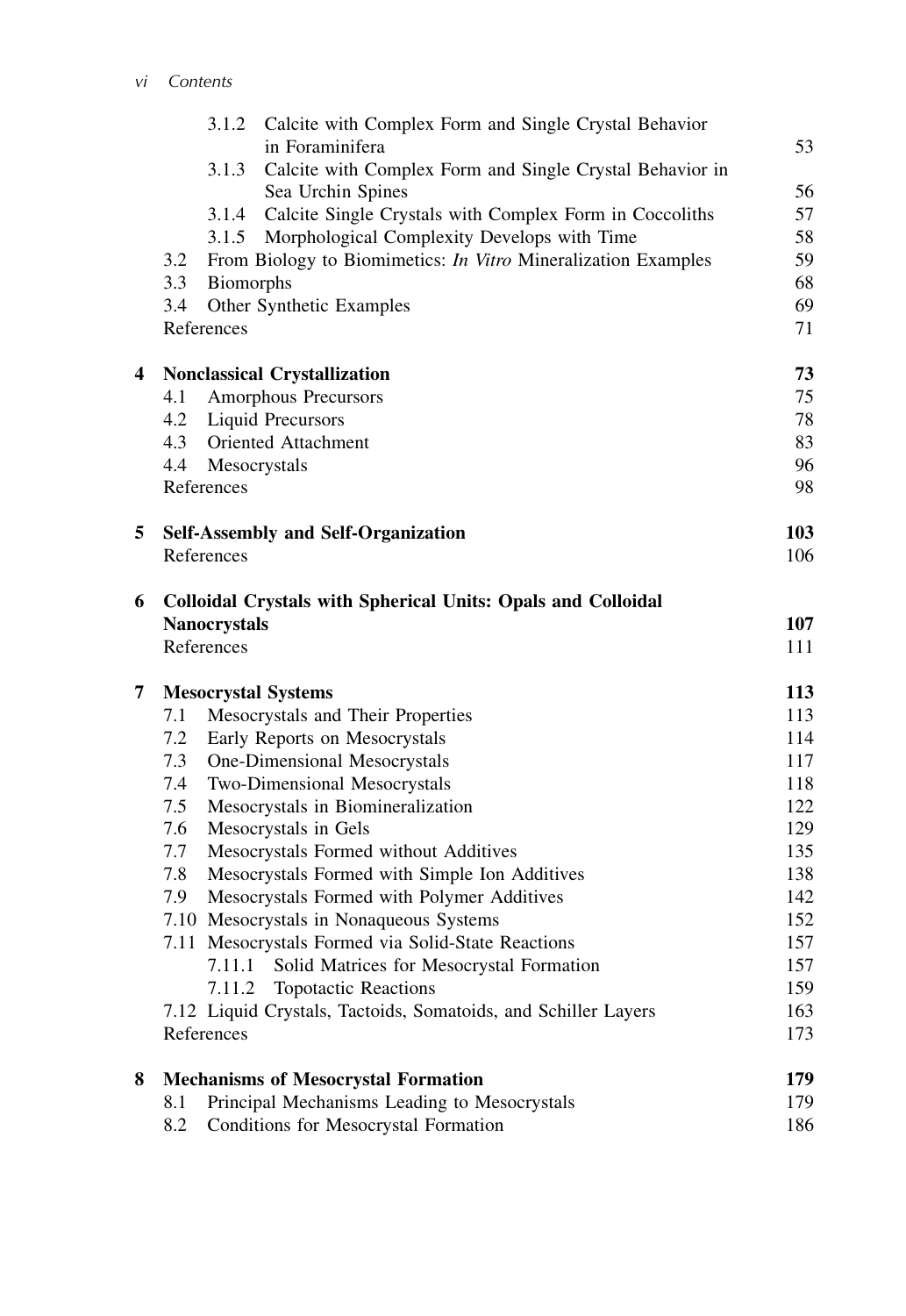|       | 8.3                                  | Alignment by Colloidal Forces, Capillarity and Other Short-Ranged |     |  |  |
|-------|--------------------------------------|-------------------------------------------------------------------|-----|--|--|
|       |                                      | Physical Fields                                                   | 190 |  |  |
|       |                                      | 8.3.1<br>Alignment by Capillary Forces                            | 190 |  |  |
|       |                                      | 8.3.2 Alignment by Hydrophobic Forces and Interface Energies      | 192 |  |  |
|       |                                      | 8.3.3 Alignment by Minimization of the Interfacial Energy         | 192 |  |  |
|       |                                      | 8.3.4 Alignment by Additive Coding of Nanoparticles               | 194 |  |  |
|       |                                      | 8.3.5 Alignment by a Mechanical Stress Field                      | 196 |  |  |
|       | 8.4                                  | The Role of Magnetic Fields                                       | 198 |  |  |
|       | 8.5                                  | The Role of Dipole and Polarization Forces                        | 204 |  |  |
|       |                                      | <b>Polarization Forces</b><br>8.5.1                               | 204 |  |  |
|       | 8.6                                  | The Role of External Electric Fields                              | 219 |  |  |
|       | 8.7                                  | Self-Similar Assembly and Shape Constraints                       | 222 |  |  |
|       | 8.8                                  | Shaping of Mesocrystals                                           | 226 |  |  |
|       | 8.9                                  | Mesocrystals as Intermediates in Single Crystal Formation         | 228 |  |  |
|       | References                           |                                                                   | 233 |  |  |
| 9     |                                      | <b>Analysis of Mesocrystals</b>                                   | 237 |  |  |
|       | 9.1                                  | Nucleation and Growth of Primary Nanoparticles                    | 238 |  |  |
|       | 9.2                                  | Rapid Aggregation and Formation of Randomly                       |     |  |  |
|       |                                      | Oriented Aggregates                                               | 239 |  |  |
|       | 9.3                                  | <b>Mesocrystal Formation</b>                                      | 239 |  |  |
|       | 9.4                                  | Fusion of the Mesocrystal to a Single Crystal/Ripening and        |     |  |  |
|       |                                      | Ion-Mediated Recrystallization Towards an Outer Single            |     |  |  |
|       |                                      | Crystalline Shell                                                 | 240 |  |  |
|       | 9.5                                  | Analytical Techniques for Mesocrystals                            | 241 |  |  |
|       |                                      | References                                                        | 244 |  |  |
| 10    |                                      | <b>Tuning of Properties</b>                                       | 247 |  |  |
|       |                                      | References                                                        | 249 |  |  |
|       |                                      |                                                                   |     |  |  |
| 11    | A Unifying Crystallization Mechanism |                                                                   |     |  |  |
|       |                                      | References                                                        | 255 |  |  |
| 12    |                                      | Analogy between Oriented Attachment or Hierarchically Structured  |     |  |  |
|       |                                      | <b>Crystals and Polymers</b>                                      | 257 |  |  |
|       | 12.1                                 | Analogy between Oriented Attachment and Polymerization            | 259 |  |  |
|       | 12.2                                 | Structural Levels in Hierarchically Structured Crystals and       |     |  |  |
|       |                                      | Biopolymers                                                       | 263 |  |  |
|       |                                      | References                                                        | 264 |  |  |
| 13    |                                      | <b>Summary and Outlook</b>                                        | 265 |  |  |
|       | 13.1                                 | Summary                                                           | 265 |  |  |
|       | 13.2                                 | Outlook                                                           | 267 |  |  |
|       |                                      | References                                                        | 270 |  |  |
| Index |                                      |                                                                   |     |  |  |
|       |                                      |                                                                   | 271 |  |  |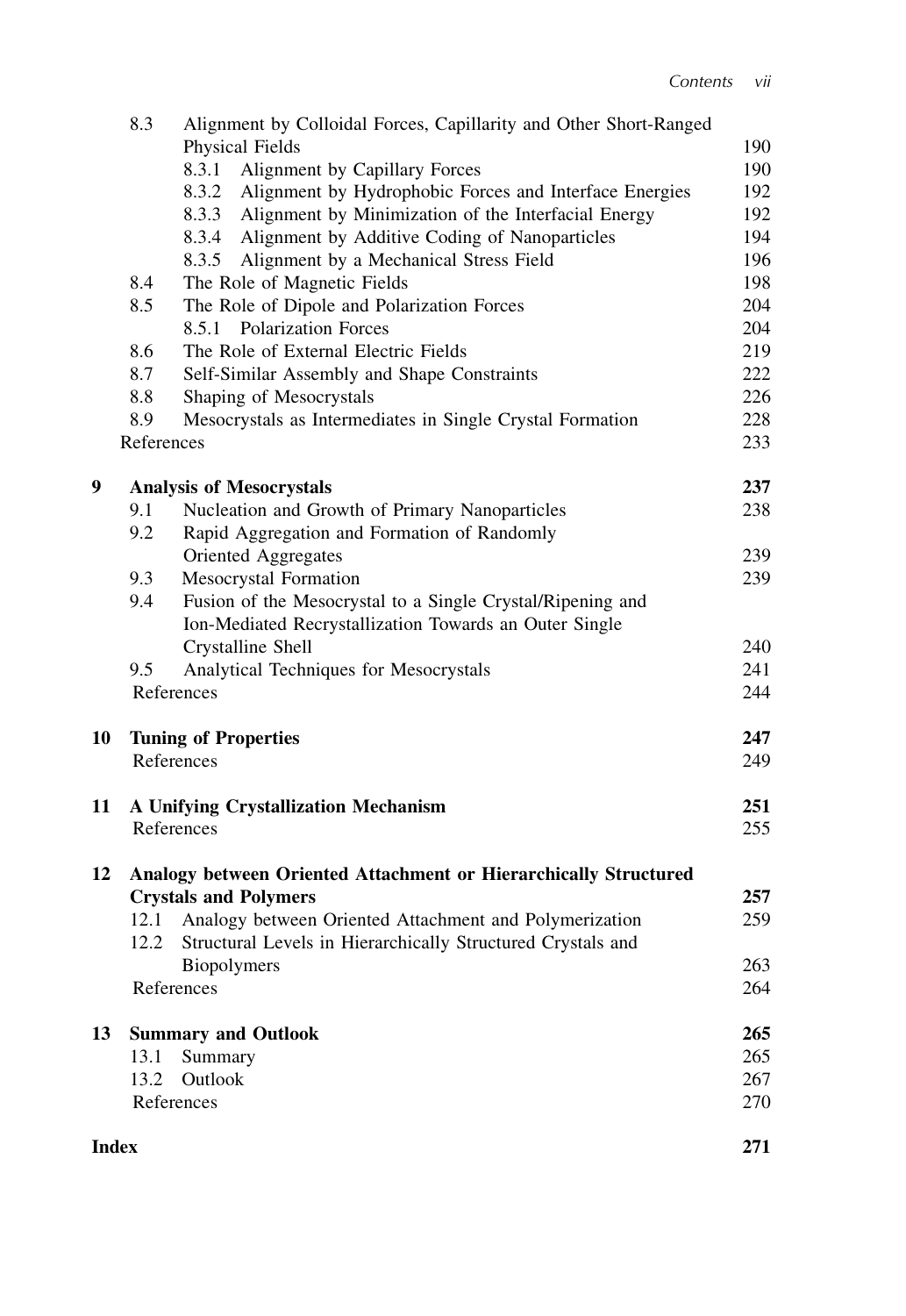## Preface

Crystallization is certainly among the most studied processes in science and also of great practical importance. This is because the properties of many solid bodies and materials depend on their crystal structure, the crystal shape and their mutual texture. In addition, crystallization is an elemental separation technique, one of the most simple self-assembly processes to create order from the atomic to the macroscopic scale. Finally, it creates beautiful objects of esthetical value, which fascinate humankind already for centuries.

It is not astonishing that crystallization processes are already studied for a long time, beginning with alchemy (where crystallization was one of the ''elemental operations''), and in a systematic, scientific fashion since the end of the  $18<sup>th</sup>$  century. One might think that a process of such scientific and technological importance is well known down to the finest details after such intense studies for more than a century, but this is not true. It is true that a ''classical'' picture of crystallization has been established, supported by a pleiora of experimental work. It describes crystallization as a layer-wise deposition of atom/ion/ molecules on the surfaces of a crystal nucleus, amplifying it within the constraints dictated by the crystal unit cell. Nevertheless, it is also well known that this classical model does not apply for many ''real-life'' crystallization processes (i.e. beyond conditions chosen which are especially good to observe the ''classical'' growth). It is still mostly not possible to quantitatively predict crystallization processes as well as the formed intermediates. Application of crystallization theories fails often even for most simple systems, and thus the modelling of crystallization processes. After 200 years of systematic scientific work, one might also state that the understanding of crystallization beginning from the atomar level is still rather restricted, as well as it is for the interface of a crystal with solvent and the other dissolved compounds.

Apart and apparently separated from synthetic crystallization processes, crystalline biominerals have been analyzed, which have nothing in common with the conception of a single crystal, anymore. Despite physical single crystal properties, they exhibit curvature as a common feature, e.g. as sea urchin spines. Up to now, their precise formation is often still unknown. Such structures are a true challenge for the classical crystallization model, which simply by no means can explain the formation of such structures. Amorphous precursor phases as well as nanoparticle based crystallization pathways were recently identified to contribute to the formation processes of Biominerals, and this knowledge could be folded back to the growth of synthetic crystals. Reanalyzing the literature, this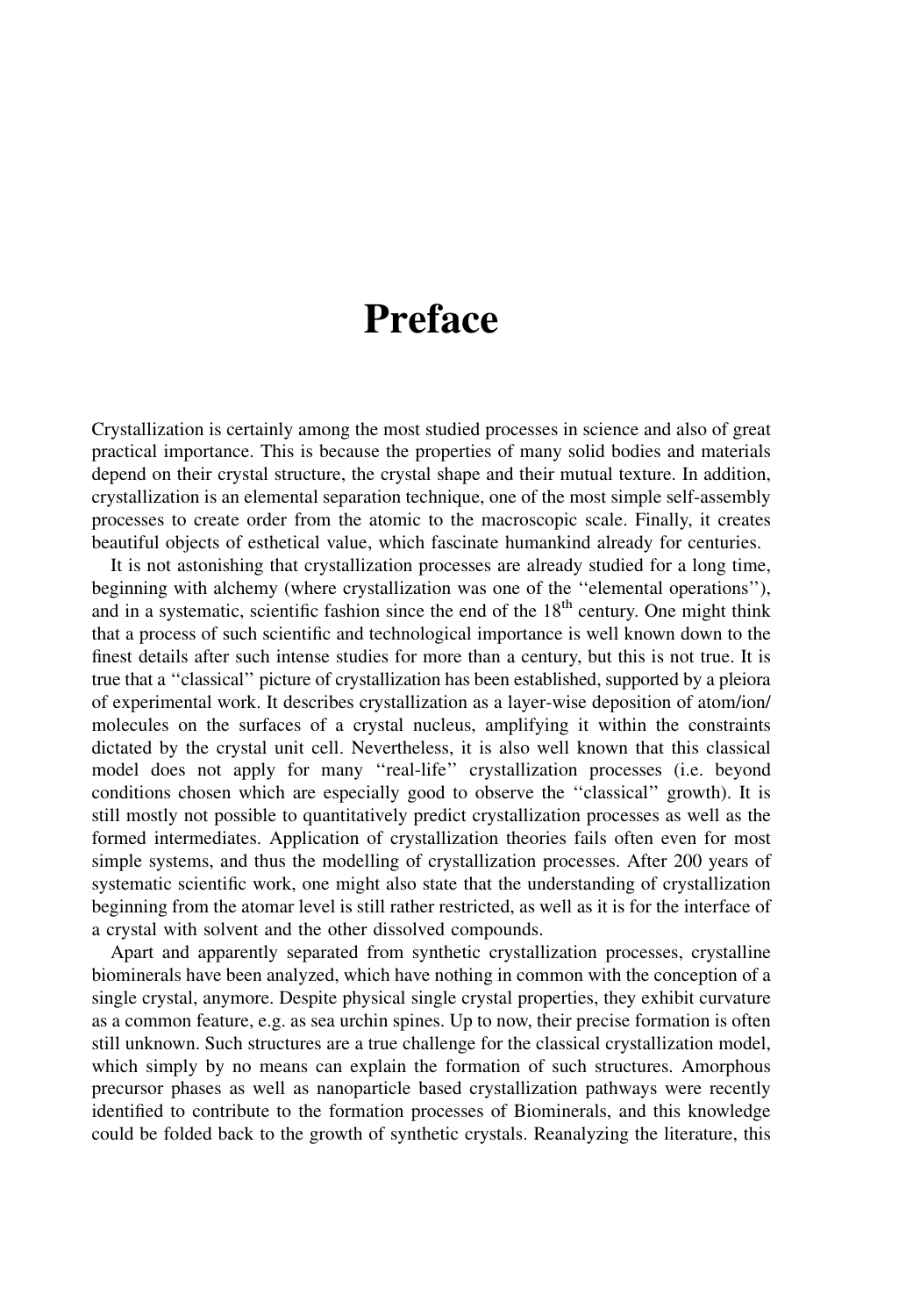turns out to be a ''rediscovery'', as it seems that many important original observations are meanwhile forgotten and hidden in the past literature, as they simply did not comply with the classical crystallization model.

It is interesting to guess how crystallization processes were perceived in the early days. Natural scientists were quite universally trained and did not differentiate between biological and inorganic matter to an extent which is common nowadays. It was therefore ''clear'' to observe their scientific objects with an interdisciplinary view – a skill which is weak nowadays and indeed is worth to be rediscovered. As a tutorial exercise, we will start this book with the early descriptions of Biominerals and other crystals, which do not agree with the classical view on crystallization. These old papers already contain the keys towards a deeper understanding of crystal complexity – even if the analytical techniques to probe the assumptions made were often not yet developed. For example the philosopher and biologist Ernst Haeckel carefully observed the complexity of crystallization in the presence and absence of biomolecules and coined notations as ''living crystal field'' and ''diseased crystals''. These words do not sound as exact science in todays language, but in fact already indicate the importance of long-ranged physical fields or additives for crystallization processes. It was presumably the biggest challenge of this book that we seriously tried to gather all available information from historical colloid studies together, which are often only available in german language, and to refresh them for modern use.

The early observations of crystallization pathways well beyond the classical crystallization model (which is much younger) were followed by experimental evidence from the last decade for nanoparticle based formation mechanisms of single crystals, and nowadays this evidence is literally exploding. An increasing number of densified concepts like ''Oriented Attachment'' or ''Mesocrystal formation'' as well as elucidation of the role of amorphous precursor particles, also in Biominerals, was following. This explosion of knowledge can certainly be attributed to the increasing interest in nanotechnology and colloid science, but is to our opinion mainly due to the improved analytical possibilities as compared to those available only 20 years ago. For example, tactoids, which are oriented nanoparticle assemblies, were described as early as 1925 by Zocher but could only be analyzed by light microscopy. A detailed analysis with modern methods would certainly have changed crystallization models as such.

It is also the intention of this book to present the whole wealth of experimental observations available meanwhile, and to formulate mechanisms of non classical crystallization in an attempt to extend the classical textbook knowledge on crystallization. This is especially important in view of the fact that all more general textbooks, e.g. for physical chemistry, still only consider the classical atom/ion/molecule mediated crystallization pathway. In this book, we will try to summarize the classical and non classical crystallization pathways not only by experimental evidence but also with a comprehensive discussion of possible formation mechanisms and features of the various crystallization pathways as well as the necessary analytics. It is a go for a comprehensive treatment of modern crystallization science, and we know well that it is impossible at the present stage of knowledge to provide detailed and well backed up mechanisms for all non classical crystallization pathways which are discussed in this book. We nevertheless hope to provide the necessary toolbox for all scientists who work in the many areas related to modern crystallization to gain a better understanding of their systems; the book